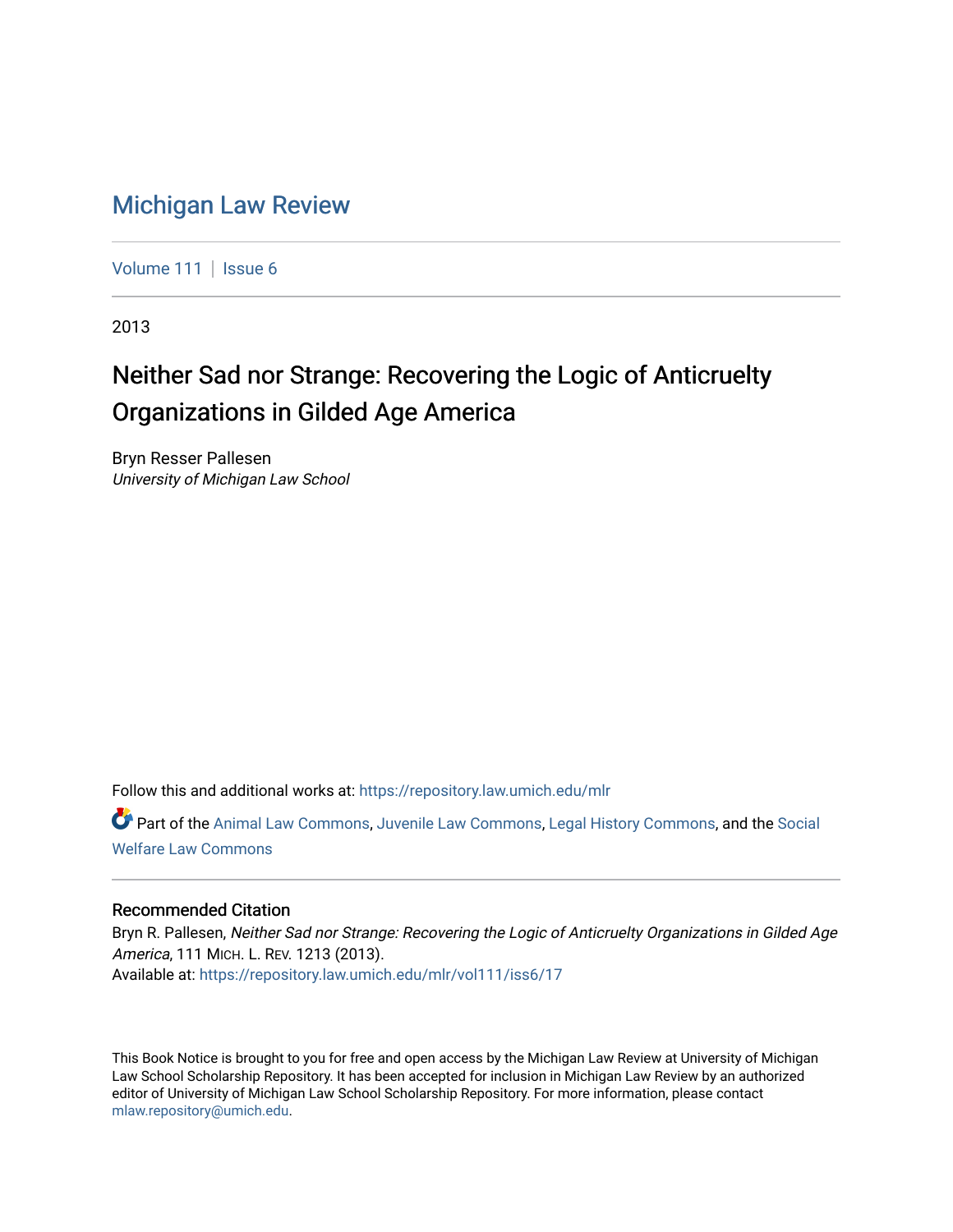## **BOOK NOTICE**

## **NEITHER SAD NOR STRANGE: RECOVERING THE LOGIC OF ANTICRUELTY ORGANIZATIONS IN GILDED AGE AMERICA**

#### *Bryn Resser Pallesen\**

**THE** RIGHTS **OF** THE **DEFENSELESS:** PROTECTING **ANIMALS AND** CHILDREN IN **GILDED AGE** AMERICA. **By** *Susan J. Pearson.* Chicago and London: The University of Chicago Press. 2011. Pp. ix, 200. \$45.

#### **INTRODUCTION**

In **1877,** the American Humane Association ("AHA") incorporated as one of the first national organizations dedicated to the protection of animals.1 Nine years later, it amended its constitution to include the protection of children in its chartered mission. <sup>2</sup>**By** 1908, there were 354 anticruelty organizations in the United States, 185 of which were, like the AHA, humane societies invested in the welfare of both animals and children (pp. 2-3). As primary source documents reveal, Gilded Age humanitarians viewed the joint pursuit of child and animal protection as entirely sensible (p. 5). One of the Illinois Humane Society's founding directors, for example, professed that the "prevention of cruelty to children and to dumb beasts, are part and parcel of the same work .... **-13** By midcentury, however, the logic informing Gilded Age anticruelty reform had been lost, and child welfare professionals began to criticize the mergence of child protection with animal protection as an illogical ordering of welfare priorities (p. 5). "It is a sad commentary," wrote Dr. Vincent J. Fontana, founder of the Vincent **J.** Fontana Center for Child Protection in New York City, "that it took a society for the prevention of cruelty to animals to protect the first recorded case of a maltreated child."<sup>4</sup>

In *The Rights of the Defenseless: Protecting Animals and Children in* Gilded Age America, Professor Susan J. Pearson<sup>5</sup> sets herself the task of

*1. History and Milestones,* AM. HUMANE Ass'N, http://www.americanhumane.org/ assets/pdfs/about/history-milestones.pdf (last visited Sept. 2, 2012).

2. *Id.*

3. ILL. HUMANE Soc'Y, FOURTEENTH **ANNUAL** REPORT 17 (1884).

4. **VINCENT J. FONTANA,** THE **MALTREATED CHILD:** THE MALTREATMENT SYNDROME IN CHILDREN 8-9 (1964).

5. Associate Professor of History, Northwestern University.

J.D., May 2011, University of Michigan Law School. Associate, White & Case LLP. Many thanks to the *Michigan Law Review* editors for their hard work and thoughtful comments. Thanks also to my family and to Emily Marr.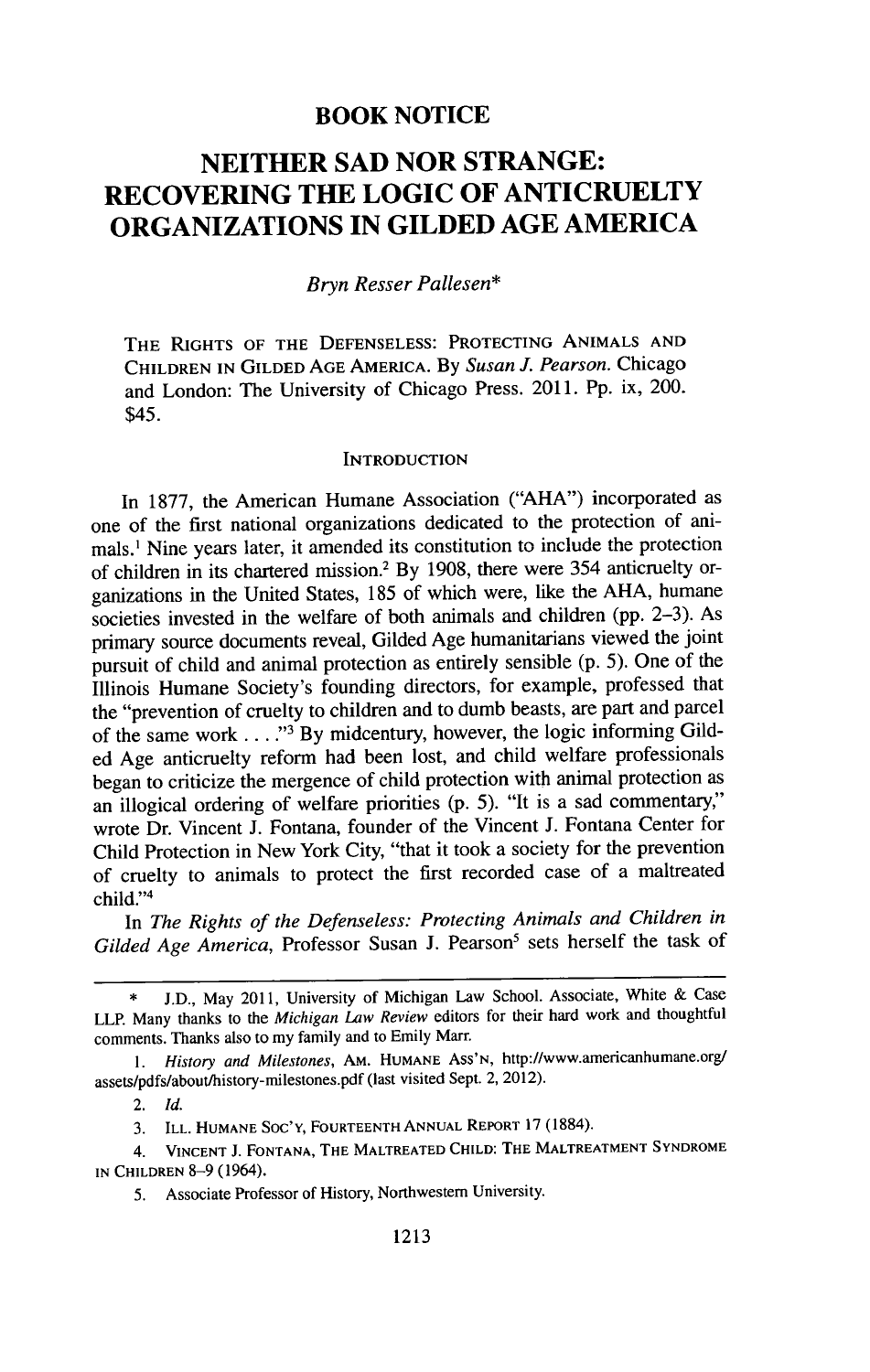recovering the now-forgotten logic of anticruelty reform and the development of humane societies in Gilded Age America. Her resulting history demonstrates that the union of child and animal protection was "neither sad nor strange, but was instead tightly bound to the crosshatched threads of sentimentalism and liberalism" (p. 20). Specifically, Pearson argues that Gilded Age anticruelty reform was a "hybrid" movement-simultaneously derivative and constitutive of the American state. Drawing on anticruelty reform publications, popular literature, and histories of antebellum and postbellum America, she shows how the rhetorical and institutional innovations of anticruelty reform both shaped and were shaped by an ideology of what she terms "sentimental liberalism." By "[s]peaking a language of sympathy while deploying legal power," Pearson explains, "anticruelty reformers transformed not only sentimentalism, but also the reach and role of the state" (p. 13).

Although Pearson tags *Rights of the Defenseless* as an "intellectual and cultural history" (p. 8), it should also be recognized as a *legal* history-and an important one at that. Indeed, *Rights of the Defenseless* is, in many ways, more a history of the transformation of American legal liberalism (albeit one told though the voices and actions of Gilded Age humanitarians) than it is a history of Gilded Age anticruelty reform.<sup>6</sup> Accordingly, this Notice engages Rights of the Defenseless on those terms-that is, as a history of American legal liberalism. It proceeds in three parts. First, this Notice delivers a summary of Pearson's argument, paying particular attention to her discussion of liberalism and leaving her discussion of sentimentalism more or less aside. Second, it criticizes Pearson's surprisingly abridged treatment of the relationship between anticruelty reformers' successful expansion of welfare rights and the Fourteenth Amendment. Finally, it concludes with an argument that *Rights of the Defenseless* is nonetheless an important legal history because of the work it does to combat the pervasive and persistent myth of the weak American state.

#### I. CONTRIBUTIONS

Pearson describes *Rights of the Defenseless* as an investigation into "the connection between-and consequences of-animal and child protection" in Gilded Age America (p. **8).** This investigation reveals that the leaders of anticruelty societies accomplished more than simply the legal protection of animals and children. Through their strategic efforts to establish recognized and enforceable legal protections (i.e., rights) for animals and children,

<sup>6.</sup> For more traditional histories of Gilded Age anticruelty reform, see **DIANE** L. BEERS, **FOR** THE **PREVENTION OF CRUELTY:** THE HISTORY **AND LEGACY** OF **ANIMAL RIGHTS ACTIVISM IN** THE **UNITED STATES** (2006); SHERRI BRODER, TRAMPS, **UNFIT** MOTHERS, **AND NEGLECTED** CHILDREN: **NEGOTIATING** THE FAMILY IN **NINETEENTH-CENTURY** PHILADELPHIA (2002); **LINDA** GORDON, HEROES OF THEIR OWN **LIVES:** THE **POLITICS AND** HISTORY **OF** FAMI-**LY VIOLENCE** (1988); ROSWELL C. MCCREA, THE HUMANE **MOVEMENT** (1910); and **JAMES** TURNER, **RECKONING** WITH THE **BEAST: ANIMALS, PAIN, AND** HUMANITY **IN** THE VICTORIAN **MIND** (1980).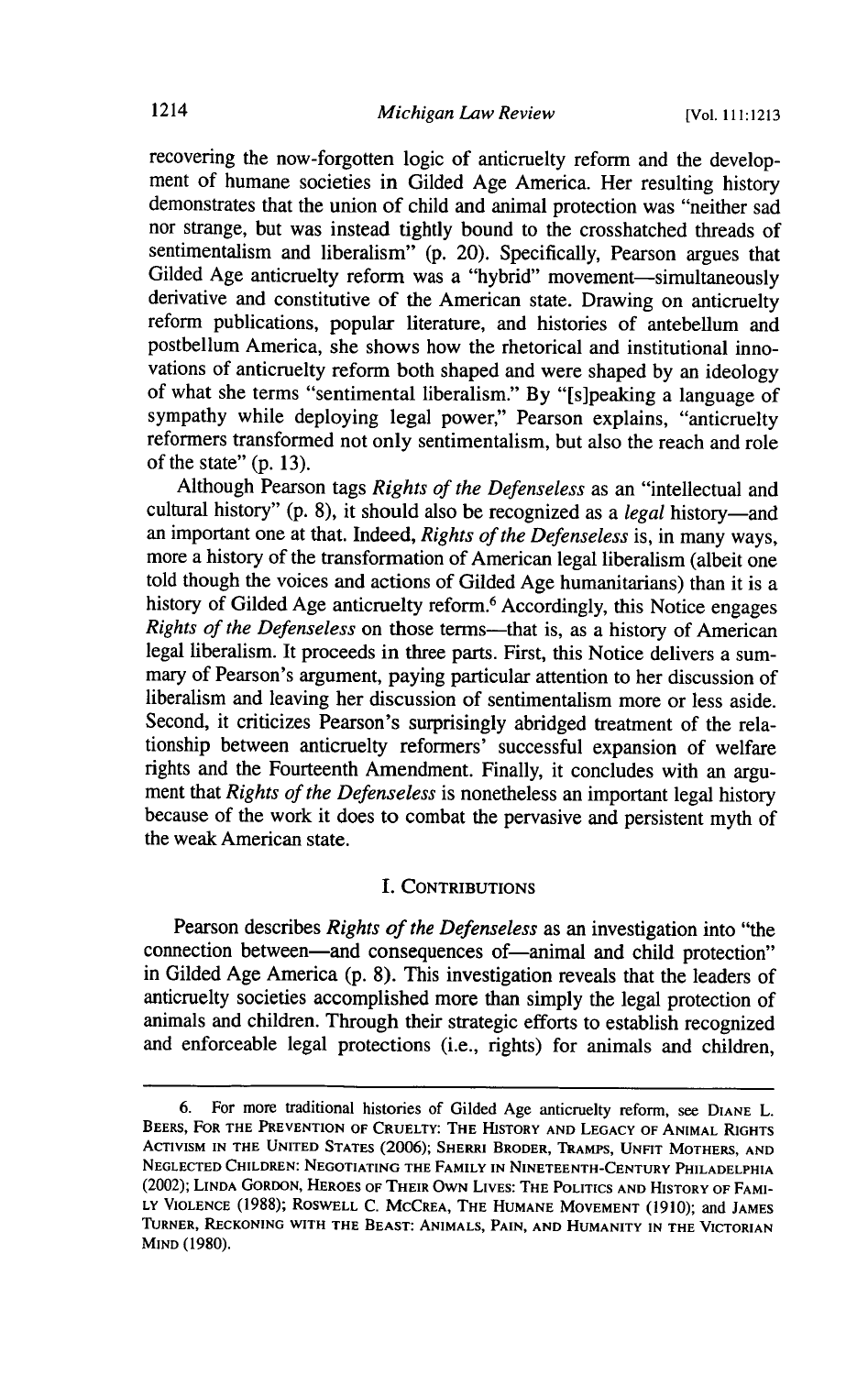these men and women also enlarged the reach and role of the American state. As Pearson explains, by "[f]reely mixing the language of traditional liberalism with that of sentimentalism, animal welfare reformers groped toward a newer, more expansive vision of the rights-bearing community that would include.., the helpless and dependent" (p. 101).

Pearson begins her history of anticruelty reform and the development of humane societies in Gilded Age America with a critical examination of why Gilded Age humanitarians tended to consolidate child and animal protection under one institutional mantle. To the extent that humane society leaders addressed the decision to merge child and animal protection functions, they typically appealed to expedience or, less frequently, the shared helplessness of children and animals (pp. 21-22, 56). Pearson, however, suggests an alternative explanation for the union of child and animal protection. After introducing evidence that the protection of children did not, in practice, so easily meld with the protection of animals (pp. 25-28), she argues that Gilded Age anticruelty reformers' tendency to join child and animal protection is best explained by nineteenth-century domestic ideology. "Over the course of the nineteenth century," she writes, "the legal and cultural status of both children and animals changed as each was transformed from an economic to a sentimental investment, from being adjuncts in the family economy to the center of family affections" (pp. 28-29). In Pearson's view, it was this perception of children and animals "as natural intimates and family-constituting beings" rather than arguments about efficiency or shared helplessness that most fully accounts for the institutional consolidation of child and animal protection in Gilded Age America (p. 56).

Further, at the same time that children and animals were being transformed into objects of sentimental value, new ideas about discipline were being "shuttled back and forth across the species line" (p. 29). Emerging tides in intellectual thought and religious doctrine reenvisioned children and animals as inherently innocent and good rather than marked by original sin, and parents' obligations to their children and owners' obligations to their animals were correspondingly reshaped into duties to preserve goodness rather than beat out badness (p. 46). Harnessing these new ideas of discipline, anticruelty reformers insisted that the infliction of abuse on a child or an animal would destroy that individual's inherent innocence and adversely affect his or her "character and habits in ways that would shape him or her for life" (p. 90). These reformers further maintained that individual instances of cruelty exacted harm on the collective social body and thus were socially problematic. "[A]nimal and child protectionists," Pearson explains, "saw violence toward animals and children as linked in spirit and practice and they connected that violence to social disorder-domestic violence, murder, mayhem" (p. 58).

Although Pearson argues that Gilded Age anticruelty reformers conceived of cruelty to children and animals as a social problem, she takes care to emphasize that Gilded Age humanitarians, unlike their more contemporary Progressive cousins, identified cruelty's origins as personal. That is, Gilded Age anticruelty reformers "seldom understood cruelty in impersonal or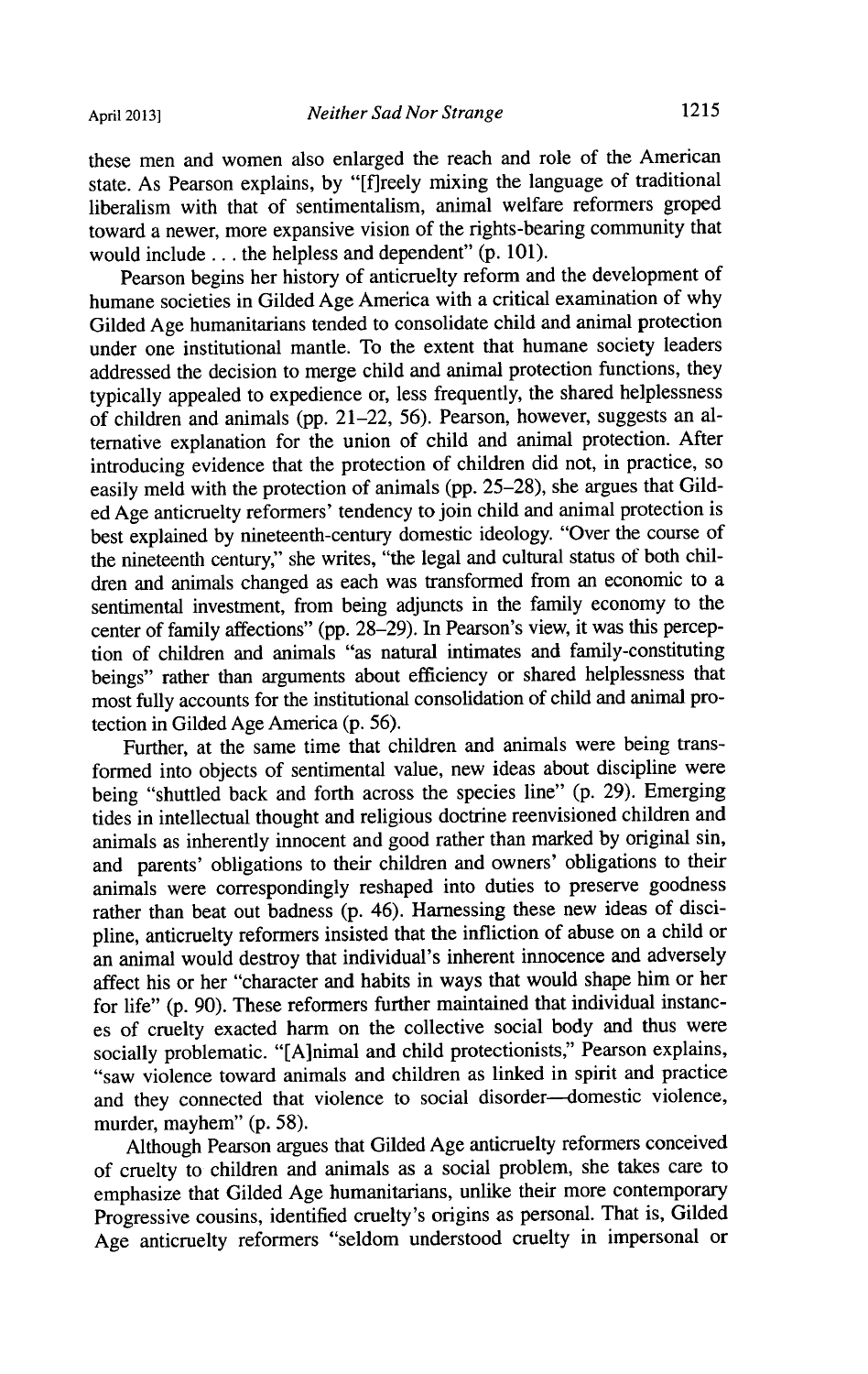institutional terms" (p. 186), but instead clung to the idea that "cruelty toward both [children and animals] stemmed from the same dark place in the human heart" (p. 56). Accordingly, anticruelty reformers sought to protect children and animals from individual "cruelists" (and, by extension, to protect society from social disorder) by establishing rights for these dependent and defenseless populations (p. 99). As Gilded Age humanitarians saw it, "to end cruelty was also to establish rights" (p. 97).

In the second half of *Rights of the Defenseless,* Pearson shifts her attention away from the question of why Gilded Age anticruelty reformers saw a need for the protection of children and animals to the question of how these reformers went about establishing and then enforcing rights for children and animals. One of the biggest challenges anticruelty reformers confronted in their campaign to establish rights for children and animals was how to reconcile dependence with rights since "the designation of 'dependence' has worked to mark the boundaries of citizenship, individual rights, and claims on the state under both feudal and liberal, premodern and modem political regimes" (p. 102). Drawing on a close reading of anticruelty propaganda, Pearson argues that anticruelty reformers were able to overcome the significant political limitations that typically attached to the designation of dependence by identifying an alternative basis for rights: sentience (i.e., the ability to feel). Because children and animals could feel the physical pain of abuse and neglect, Gilded Age humanitarians contended that they should be protected from such suffering. "In basing rights on sentience rather than reason or independence, and in attempting to reconcile rights with dependence," she explains, "anticruelty reformers developed a vision of rights based on protection rather than liberty" (p. 133).

Whatever their foundation, however, rights are essentially meaningless unless they are both enforceable and enforced. Unlike other Gilded Age reform and charity groups, most humane societies, though privately organized, were authorized to engage in the law enforcement activities necessary to carry out their protective functions (pp. 3,  $151-52$ ).<sup>7</sup> Writing in 1885, one leader of anticruelty reform identified these delegated police powers as essential to the success of Gilded Age anticruelty reform efforts. "[I]n this case," he stated, "the dove has claws--sharp claws-and uses them, too, as it has occasion" (p. 152; internal quotation marks omitted). In her final chapter, Pearson also argues that the delegation of police powers was crucial to anticruelty organizations' ability to protect the rights of the defenseless because the delegation of police powers allowed anticruelty organizations to translate action into sympathy backed by the power of the state. In other words, while Gilded Age anticruelty organizations relied on sentiment to enact anticruelty legislation, they relied on their police powers to enforce such legislation (pp. 138, 151-52).

By using the law and law enforcement to protect the rights of children and animals, anticruelty reformers transformed the very machinery they deployed. As Pearson writes, "Without developing a theory, as some later

<sup>&#</sup>x27;As Pearson puts it, "they distributed arrest warrants rather than alms" **(p. 3).**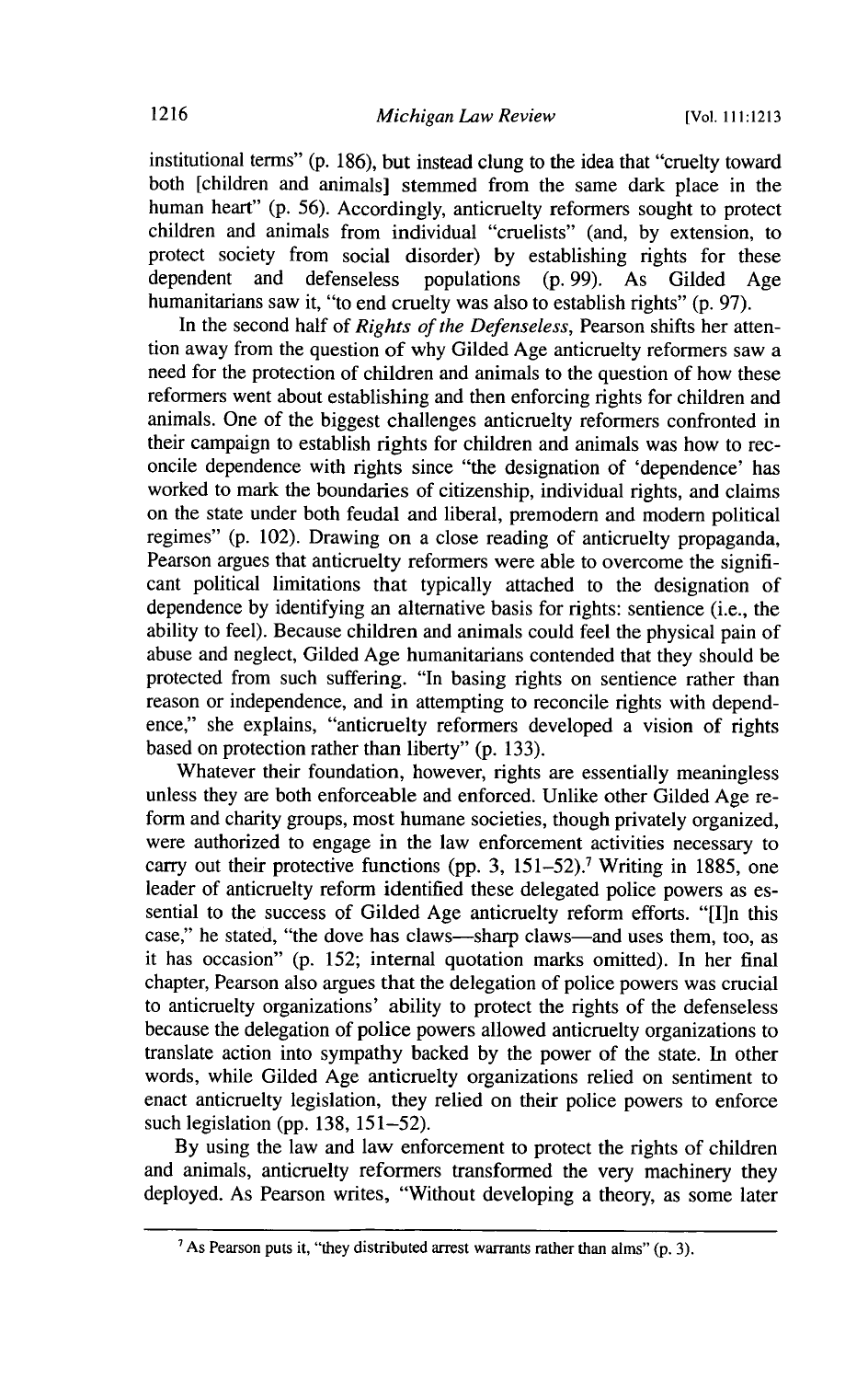progressive reformers would, about state responsibility for animal and child protection, anticruelty activists had nonetheless succeeded in insinuating their priorities in the machinery and the identity of the states in which they operated" (p. 181). What is more, by using law to effect anticruelty reform, Gilded Age humanitarians "stood at the crossroads of postbellum transformations in governance" (p. 138) and helped give shape to the modem American state and its understanding of rights for both the powerful and the defenseless.

#### **H1.** CRITIQUE

In 1869, Professor George Ticknor reflected on the fundamental dissimilitude between pre- and post-Civil War America: "It does not seem to me as if I were living in the country in which I was born, or in which I received whatever I ever got of political education or principles."<sup>8</sup> Nearly sixty years later, Professors Charles and Mary Beard echoed Ticknor's sapient observation in describing the Civil War as the "Second American Revolution."9 Today, historians of nineteenth- and twentieth-century America continue to identify the Civil War as the point of departure of the modem American state. In his book on law and regulation in nineteenth-century America, for example, Professor William Novak writes that "[t]he Civil War played midwife to the American liberal state."<sup>10</sup>

In *Rights of the Defenseless,* Pearson also identifies the Civil War as a turning point in the story of legal liberalism and the American state. "[T]he Civil War," she writes, "lent a renewed vigor to the language of rights and reopened questions about the entailments of many of the keywords in the American political lexicon: freedom, rights, independence, and citizenship" (p. 101; internal quotation marks omitted). Further, she recognizes that the reopening of these questions provided Gilded Age anticruelty reformers with the opportunity to expand the country's understanding of rights to include entitlements for children and animals: "For animal [and child] protectionists, framing their claims in rights language was not only a strategic choice to deploy a dominant idiom, but also a way of intervening in the postbellum debate about the grounding and the content of rights" (p. 101).

<sup>8. 2</sup> GEORGE TICKNOR, LIFE, LETTERS, **AND JOURNALS** OF **GEORGE** TICKNOR 485 (George Stillman Hillard ed., 7th ed., Boston, James R. Osgood & Co. 1877).

<sup>9. 2</sup> CHARLES A. BEARD **&** MARY R. BEARD, THE RISE OF **AMERICAN** CIVILIZATION 54 (MacMillan Co. rev. ed. 1937); *see also id.* at 53 ("[A]t bottom the so-called Civil War... was a social war, ending in the unquestioned establishment of a new power in the government, making vast changes in the arrangement of classes, in the accumulation and distribution of wealth, in the course of industrial development, and in the Constitution inherited from the Fathers.").

<sup>10.</sup> WILLIAM **J. NOVAK,** THE **PEOPLE'S** WELFARE: LAW & **REGULATION IN NINE-TEENTH-CENTURY** AMERICA 241 (1996). *See generally* **LAURA** F. EDWARDS, **GENDERED** STRIFE **AND CONFUSION:** THE POLITICAL **CULTURE** OF **RECONSTRUCTION** (1997); AMY DRU **STANLEY,** FROM **BONDAGE** TO **CONTRACT: WAGE** LABOR, MARRIAGE, **AND** THE MARKET **IN** THE **AGE** OF **SLAVE** EMANCIPATION (1998).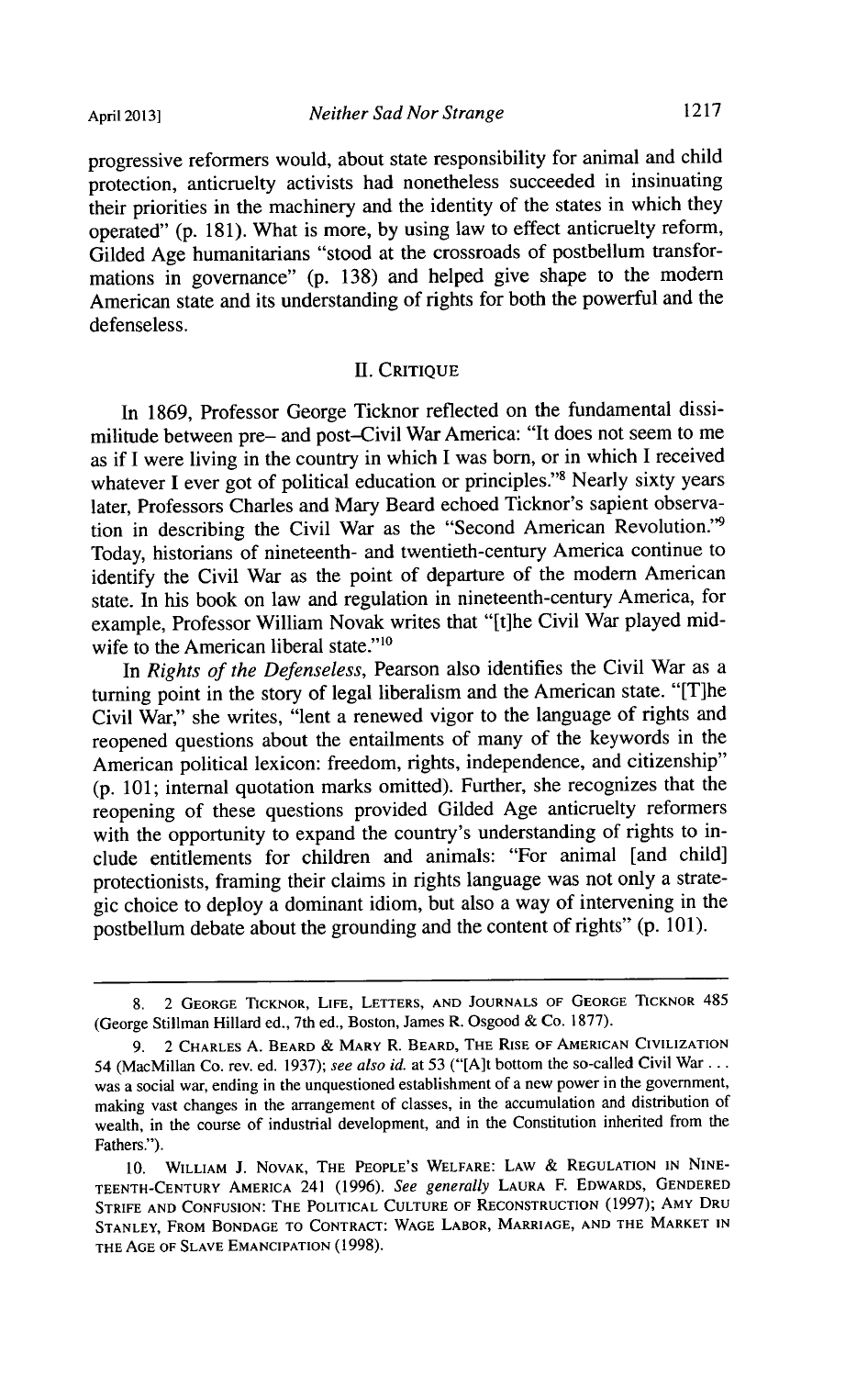But Pearson's analysis does not go far enough. *Rights of the Defenseless's* central argument-that Gilded Age anticruelty reformers enlarged the reach and role of the American state through their efforts to secure a positive, individual right (i.e., the right to protection) for two rightsless populations-is inextricably related to the complex history of the Reconstruction Amendments, and in particular the Fourteenth Amendment. Yet nowhere in *Rights of the Defenseless's* otherwise well-researched and tightly argued pages does Pearson meaningfully attend to the constitutional underpinnings that transformed the meaning and substance of rights in Gilded Age America and thereafter. She does not, for example, explain how the letter and spirit of the Fourteenth Amendment fundamentally transformed our conception of rights to mean individual rather than collective liberties.<sup>11</sup> Nor does she discuss how the Supreme Court's subsequent interpretations of the Fourteenth Amendment left uncertain the meaning and reach of its protections. 12 Indeed, Pearson mentions the Fourteenth Amendment only a handful of times, and when she does, she ignores years of legal debate and precedent by matter-of-factly stating that "the Fourteenth Amendment incorporated the Bill of Rights to the states."<sup>13</sup>

**If** Pearson had intended for *Rights of the Defenseless* to be a straightforward history of anticruelty organizations at the turn of the twentieth-century, her failure to address the Fourteenth Amendment in substantive terms would, most likely, not even merit mention. But because of Pearson's admirable aspiration to attach her history of anticruelty reform in the Gilded Age to the larger narrative of American legal liberalism, her superficial treatment of the Fourteenth Amendment and its complicated history is unfortunate. In particular, her discussion of the Fourteenth Amendment perpetuates the common misconception that the Bill of Rights meant the same thing in pre-Civil War America that it does today.<sup>14</sup> Moreover, by failing to substantively address the Fourteenth Amendment, Pearson forfeits an opportunity to even more concretely connect her history of anticruelty reform to the history of American legal liberalism and the transformation of the meaning and content of those rights.

*<sup>11.</sup> See* AKHIL **REED** AMAR, THE BILL OF **RIGHTS:** CREATION **AND RECONSTRUCTION** xiii (1998) ("[T]he Reconstruction Amendment transformed the nature of the original Bill of Rights, leaving us with something much closer to the Bill as conventionally understood today."); **NOVAK,** *supra* note 10, at 244 ("But the Thirteenth, Fourteenth, and Fifteenth Amendments were no simple textual revisions. Much like the *sic utere tuo and salus populi* maxims they ultimately replaced, the constitutional clauses 'involuntary servitude,' 'privileges or immunities,' 'due process,' 'equal protection,' and 'right of citizens of the United States' embodied a wholly new political philosophy. The heart of that philosophy was a radical reconstruction of individual rights.").

<sup>12.</sup> **MICHAEL KENT** CURTIS, No **STATE SHALL** ABRIDGE: THE FOURTEENTH AMEND-**MENT AND** THE BILL OF RIGHTS 197-99 (1986) (summarizing the Fuller, White, and Taft Courts' Fourteenth Amendment jurisprudence).

<sup>13.</sup> P. 101; *see also* p. 165 ("[T]he Fourteenth Amendment made the Bill of Rights applicable to the states **....").**

<sup>14.</sup> *See supra* note 10.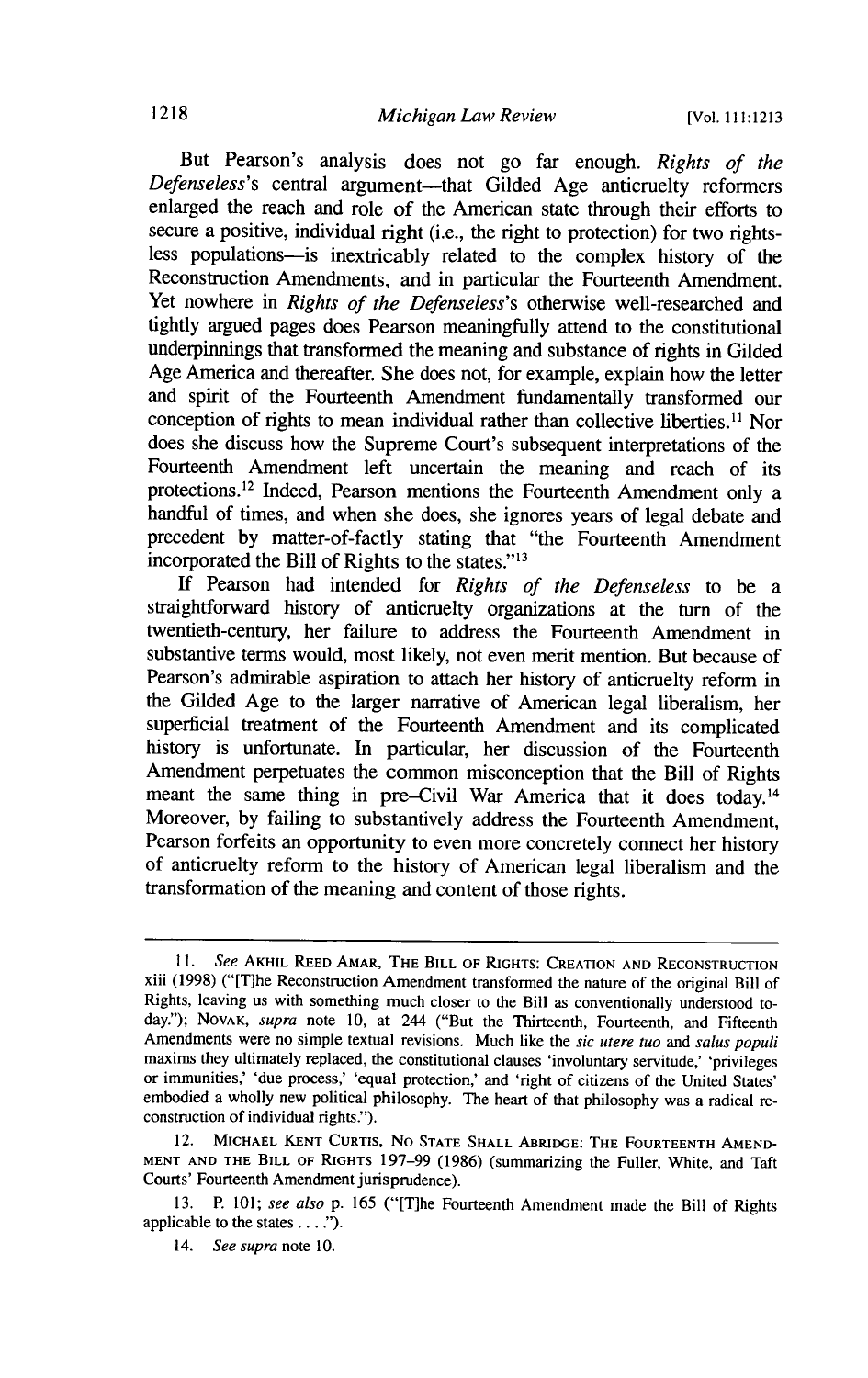#### **III.** RESUSCITATION

Despite Pearson's much-abridged treatment of the Fourteenth Amendment, *Rights of the Defenseless* is an important legal history. Namely, Pearson's history of Gilded Age anticruelty reform profoundly undermines the intertwined narratives of the laissez-faire Gilded Age and the weak American state and presents an alternative (and more accurate) picture of how law and the state functioned in Gilded Age America.

As the typical American history student learns, the orthodox history of the United States draws a sharp distinction between the laissez-faire Gilded Age and the well-regulated Progressive Era.<sup>15</sup> Over the years, a number of voices have challenged the veracity of this distinction, especially the characterization of Gilded Age America as a relatively deregulated society. In 1887, for example, Dr. Albert Shaw of Minneapolis argued against the assertion "that *laissez-faire* is the practical rule in the United States, and state interference the rare exception,"<sup>16</sup> noting that there was really nothing new for future legislatures to regulate. 17 And in 1944, Karl Polanyi also dissented from the orthodox story by professing that the emergence of the market economy was in no way a product of laissez-faire governance but instead was the product of frequent government interventions.<sup>18</sup> More recently, William Novak and others of the same persuasion have continued to challenge the myth of the weak American state. 'The nineteenth century," Novak argues, "was not an era of laissez-faire or statelessness where public inertia and political naiveté just happened to provide the perfect conditions for a burgeoning private market economy and a self-generating civil democracy."<sup>19</sup> Rather, nineteenth-century America was a "well-regulated society" in which there was a remarkable amount of governmental activity throughout the United States, much of it occurring at the local and state level.<sup>26</sup>

Echoing the critiques put forth by these scholars, Pearson concludes that Gilded Age America was "hardly a stateless society" (p. 177). Indeed, her

17. *See* Shaw, *supra* note 16, at 710.

19. **NOVAK,** *supra* note 10, at 236 ('The nineteenth century was not an era of laissez-faire or statelessness where public inertia and political naiveté just happened to provide the perfect conditions for a burgeoning private market economy and a self-generating civil democracy"); *see also* MORTON J. HORWITZ, THE TRANSFORMATION OF **AMERICAN** LAW, 1870-1960, at 9-10 (1992) (noting that laissez-faire was inapplicable to common law); William **J.** Novak, *The Myth of the "Weak" American State,* 113 AM. HIST. REv. 752, 753-54 (2008) (criticizing the traditional view of the American state as weak).

20. **NOVAK,** *supra* note 9, at 1-2, 235-37.

<sup>15.</sup> *See* **NOVAK,** *supra* note 9, at 250 nn. 7-9 (listing authorities adhering to the orthodox history).

<sup>16.</sup> *Comment and Criticism*, 9 Sci. 503, 503 (1887) (attributing this assertion to George J. Goschen, Chancellor of the British Exchequer); *see also* Albert Shaw, *The American State and the American Man, 51* CONTEMP. REV. 695 (1887) (noting Goschen's argument and rebutting it).

KARL POLANYI, THE GREAT TRANSFORMATION 136-38 (Beacon Press 2001) (1944) (discussing the British government's acts to encourage economic growth). Although *The Great Transformation* is about the rise of the market economy in Britain, its contentions apply with equal force to American economic history.